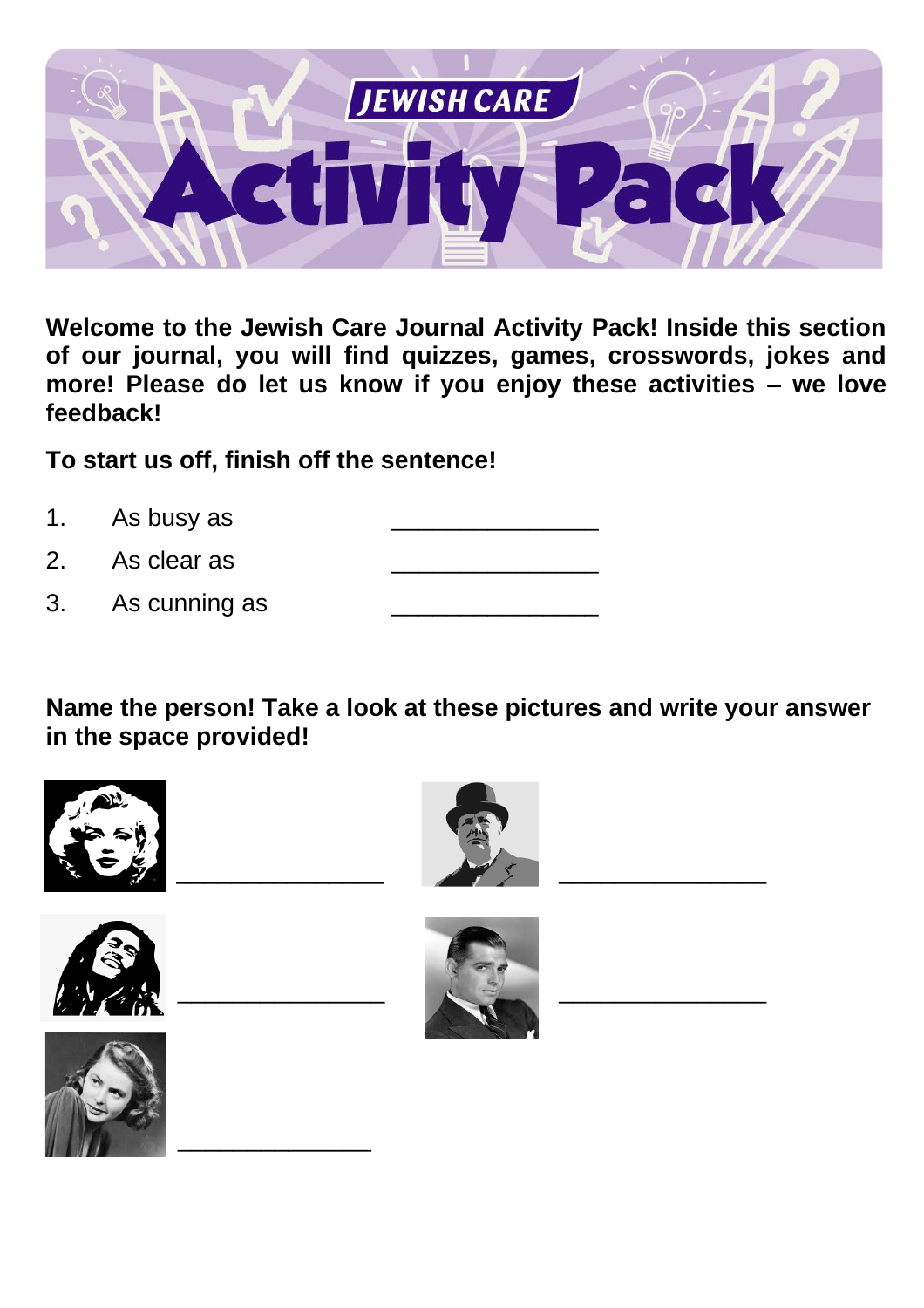

### **Who doesn't love a bit of trivia? Put your mind to the test with these questions! Answers at the back! Don't cheat now!!**

- 1. What colours are the Olympic rings?
- 2. Name all the planets
- 3. What is the biggest ocean in the world?
- 4. How many children does Queen Elizabeth II have?
- 5. Who is the longest serving presenter of the BBC children's show Blue Peter?
- 6. What is the capital city of New Zealand?
- 7. What name is given to the longest day of the year?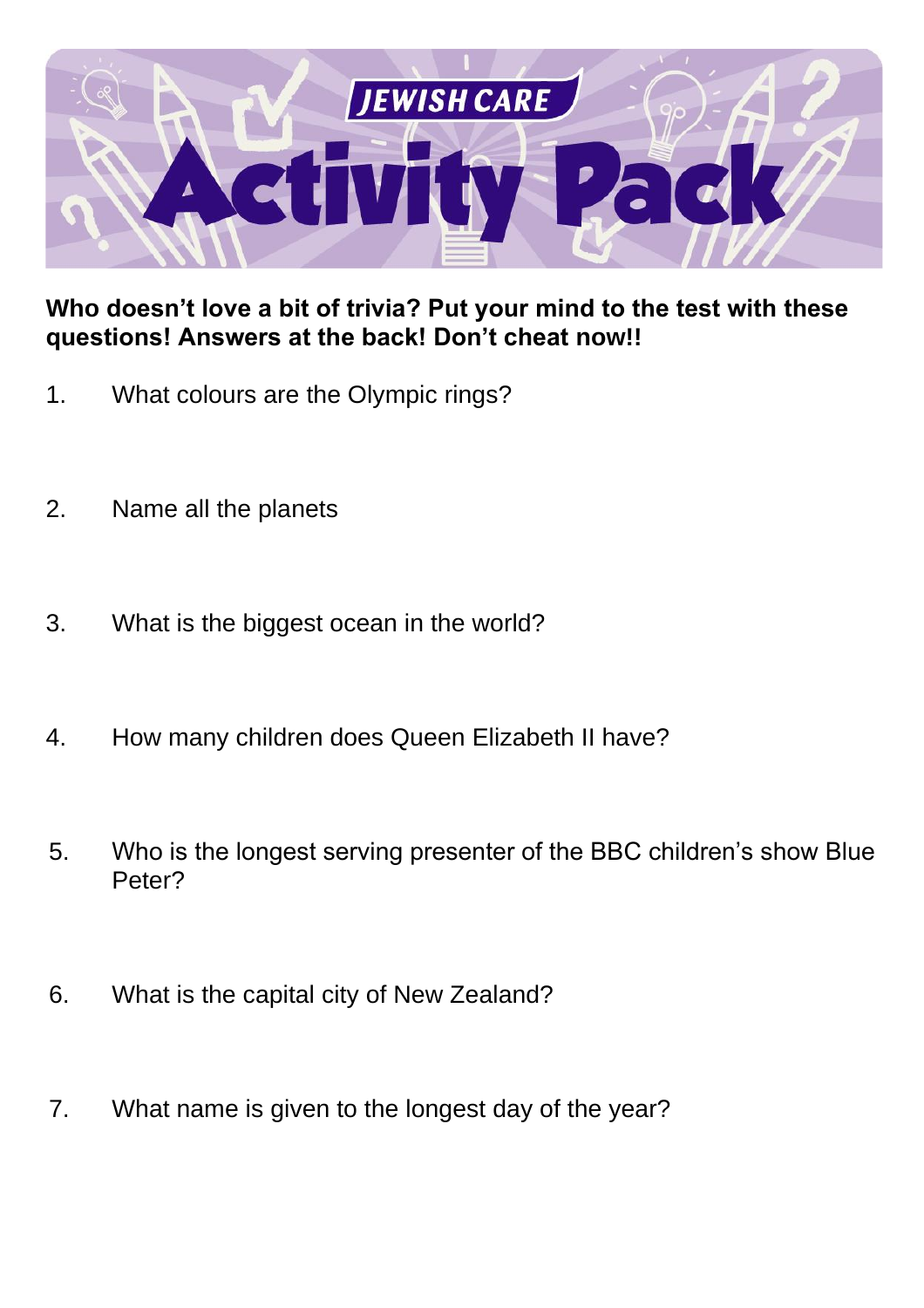

**Time for a wordsearch! This week's theme is animals. Try to find all the hidden animal words in the word search puzzle below.** 

**Remember, words can be spelt forwards, backwards, diagonally, up or down!**

| н | R  |        | M  | K  | L        |              | J            | X            | A            | Y      | W        | X |        | D |
|---|----|--------|----|----|----------|--------------|--------------|--------------|--------------|--------|----------|---|--------|---|
|   |    | G      | Е  | R. | W        | $\mathsf{I}$ | R.           | B            | Β            | I      | R        | K | Τ      | U |
| M | X  | D      | U  | L  | L        | X            | $\Omega$     | W            | Y            | A      | E.       | M | A      | C |
| C | S  | H      | E. | Е  | P        | W            | Q            | N            | B            | Y      | Q        | Z | P      | Κ |
| L | X  | L      | R  | N  | Y        | $\mathbf{I}$ | U            | B            | $\mathsf{I}$ | B      | G        | X | $\vee$ | K |
|   | E. | A      | H  | L  | O        | $\perp$      | $\mathbf{I}$ | R            | Н            | O      | D        | M | P      | A |
| F | E. | Q      | S  | X  | F        | Τ            | E.           | K.           | H            | M      | $\Omega$ | Е | G      | Т |
| B |    |        | B  | V  | H        | Z            | U            | D            | Y            | S      | N        | Q | S      | E |
| Y | Z  | Е      | S  | R. | O        | H            | N            | S.           | Z            | F.     | K        | E | B      | N |
| X |    | U      | M  | A  | J        | U            | P            | P            | P            | E      | Е        | X | S      | W |
| S | I  | F      | L  | M  | $\Omega$ | L            | A            | Н            | $\mathbf{I}$ | C      | Y        | W | C      |   |
| O | Q  | Н      | U  | R  | Y        | F            | E            | $\mathbf{I}$ | R            | A      | N        | V | F      | F |
| Q | S  | $\top$ | G  | Y  | Q        | M            | R            | K            | $\Omega$     | $\top$ | Y        | Z | W      | н |
| W | Q  | U      | A  | J  | Q        | Y            | $\sf X$      | V            | Β            | U      | N        | N | Y      | F |
| C | O  |        | K  | B  | L        | S            | Е            | $\Omega$     | Z            | V      | F        | K | V      | F |

| <b>LION</b>   | <b>GROUNDHOG</b> |
|---------------|------------------|
| <b>SHEEP</b>  | <b>DONKEY</b>    |
| <b>BAT</b>    | <b>BUNNY</b>     |
| <b>BEAR</b>   | <b>CAT</b>       |
| <b>RABBIT</b> | <b>HORSE</b>     |
| <b>DUCK</b>   | <b>TIGER</b>     |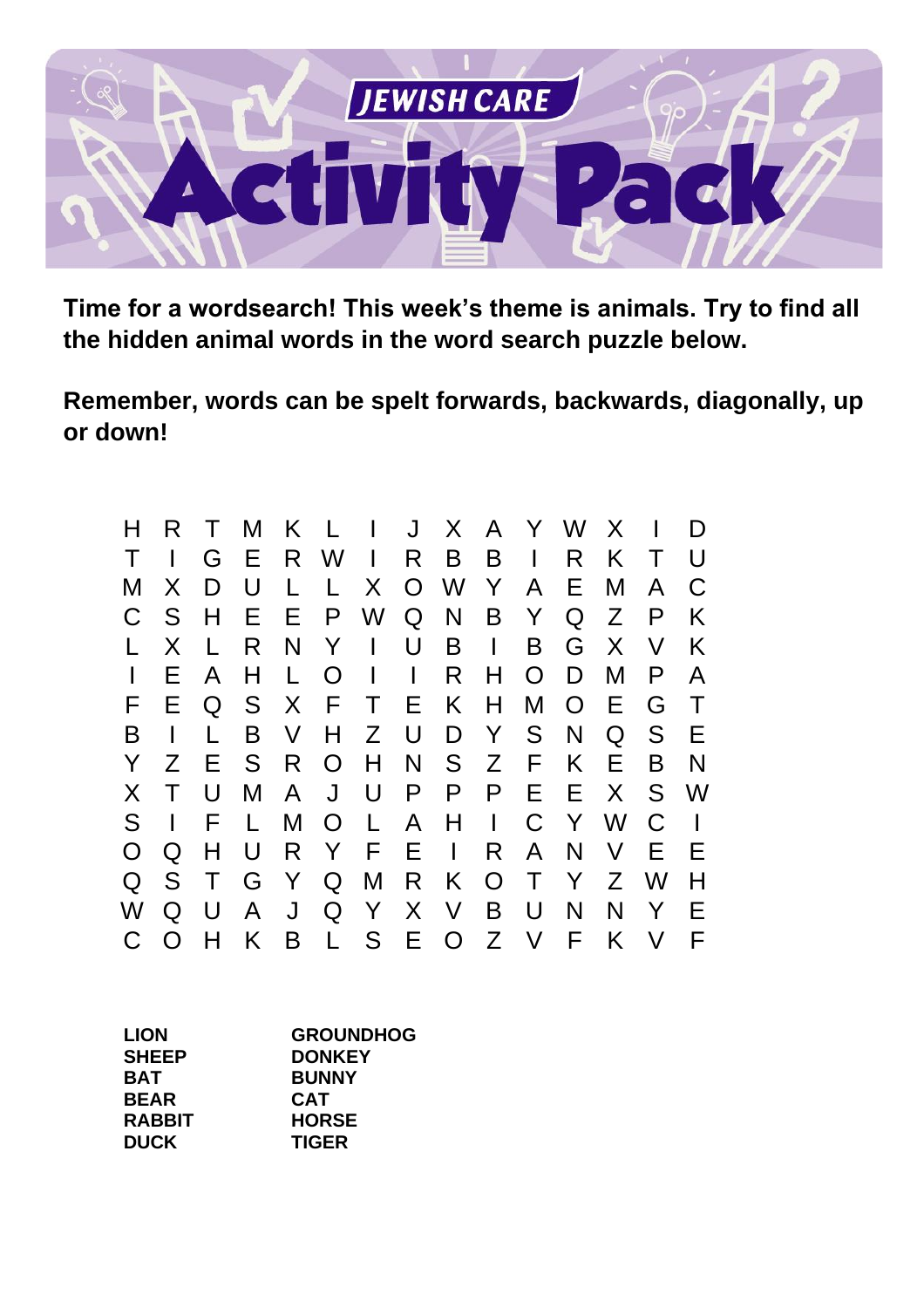

## **How many can you get?**

1. What are the different topics in 'Trivial Pursuit'?

2. Complete the rhyme:

*"Monday's child is fair of face…"*

3. Name all the books in the 'Chronicles of Narnia'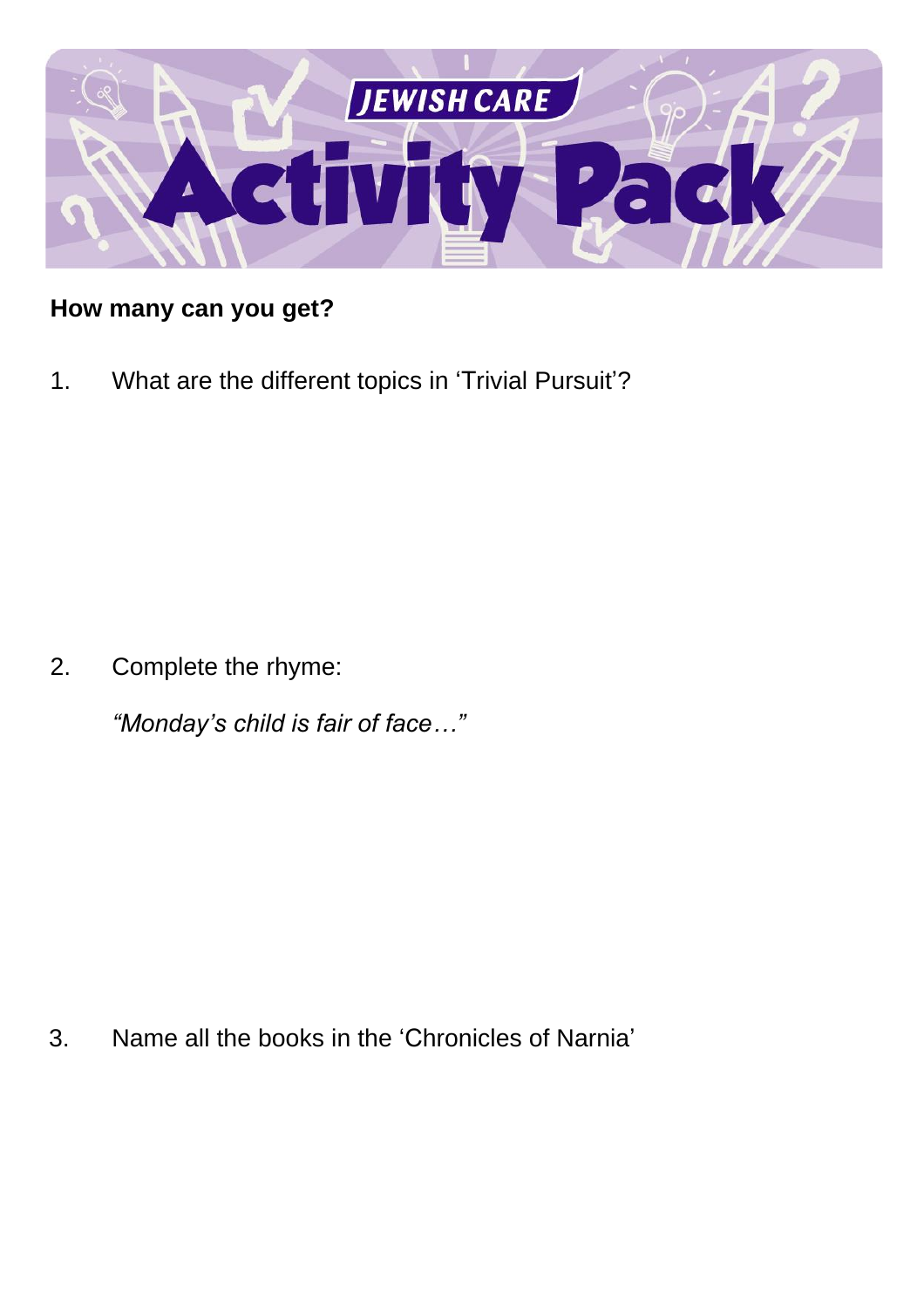

**Sudoku puzzle: Fill in the missing numbers (from 1 to 4) to solve the Soduku puzzle. Each column, row and 2x2 subgrid, must only contain each number once.**

|   |                | 3              |                |
|---|----------------|----------------|----------------|
| 1 | 3              | $\overline{2}$ |                |
|   | $\overline{2}$ |                |                |
| 3 |                | 4              | $\overline{2}$ |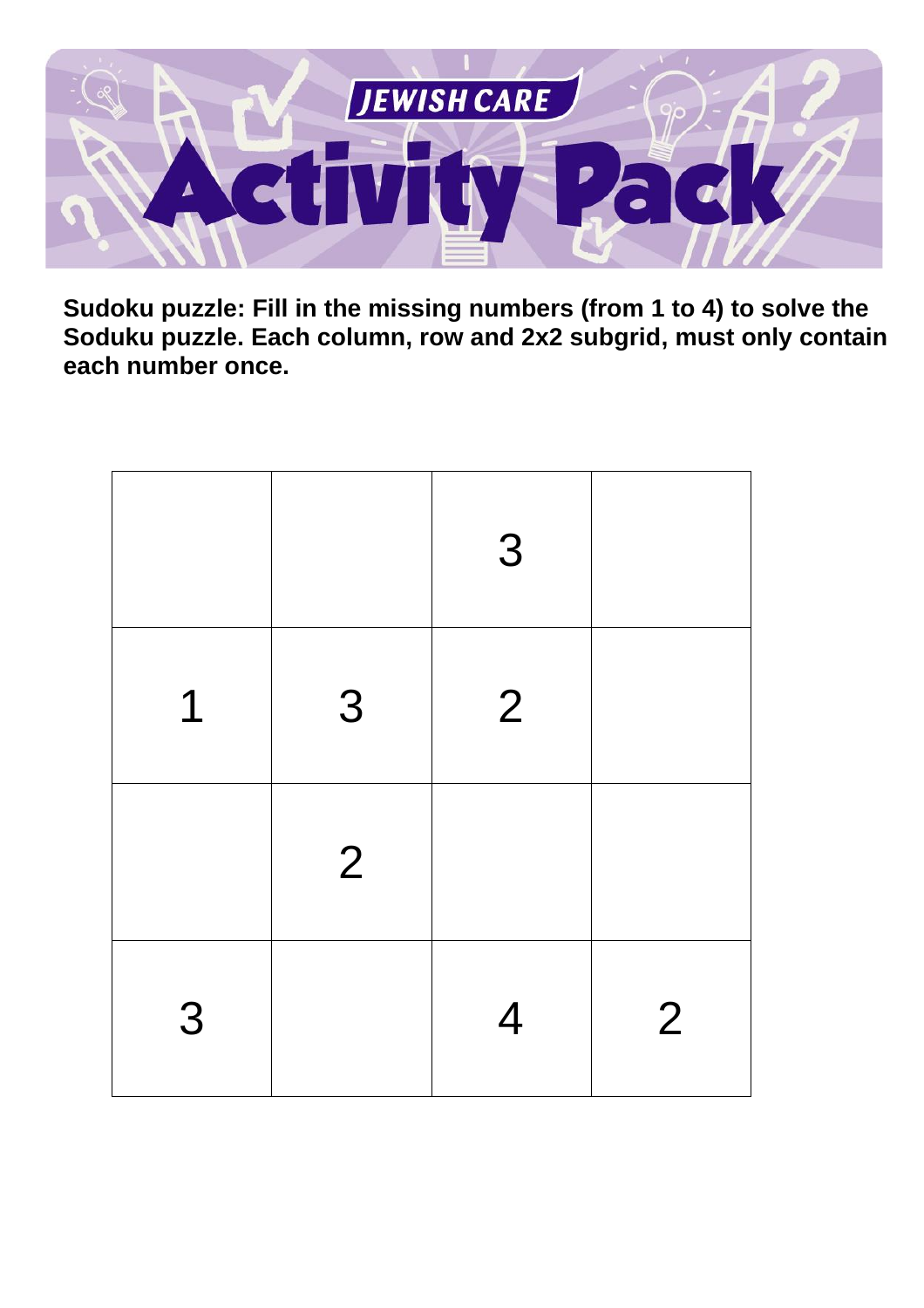

**Winter Word Scramble! Have a go at unscrambling these winter words:-**

| <b>ULQIT</b>     |  |
|------------------|--|
| <b>LAVEES</b>    |  |
| <b>BEEESTRMP</b> |  |
| <b>SVRTAEH</b>   |  |
| <b>TECTHUNS</b>  |  |
| <b>AUMUTN</b>    |  |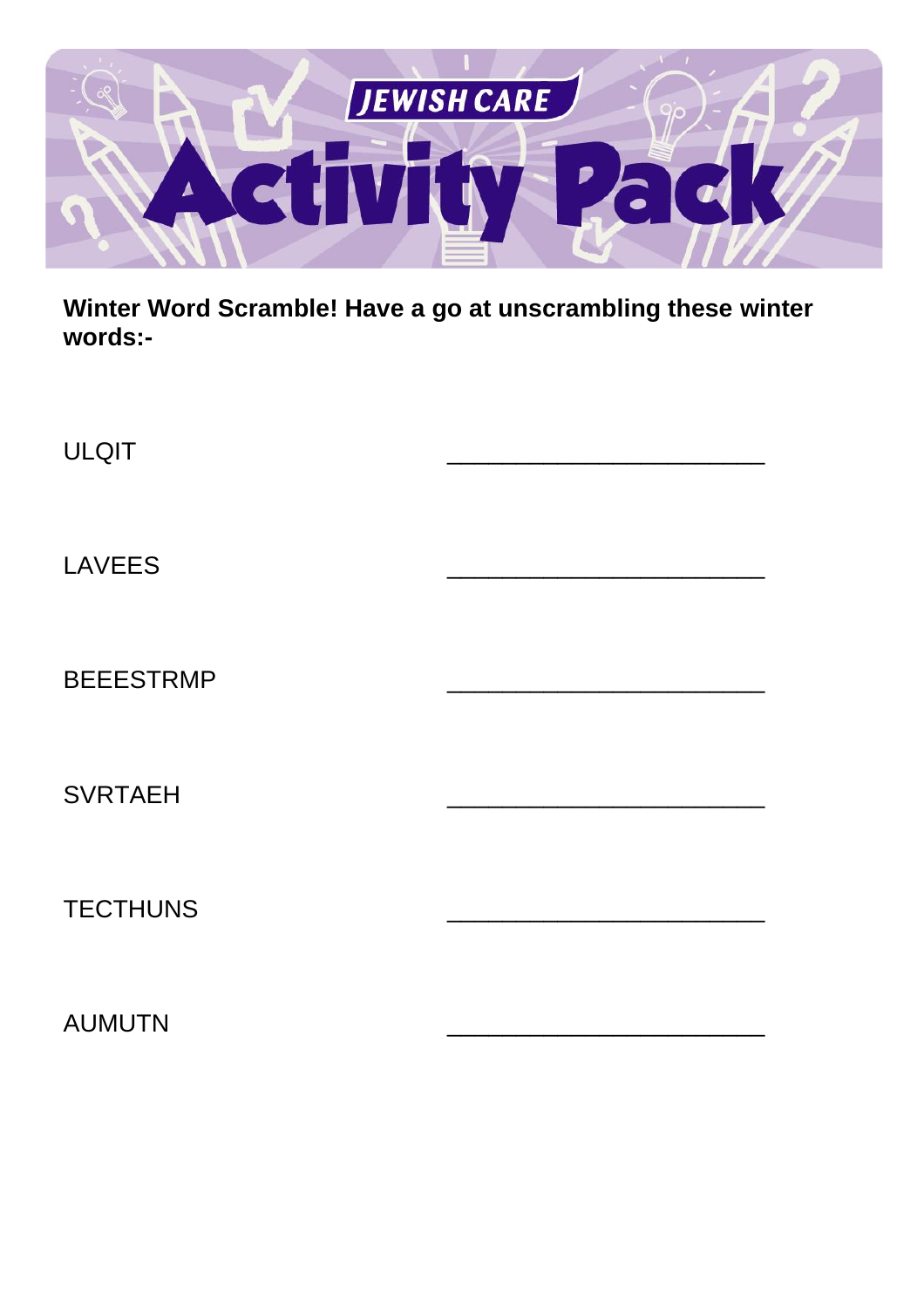

### **Spot the Difference with Big Ben**



What a classic photograph of London! We're not sure when it was taken, but one of the most reassuring things about our exciting capital, is that it always looks the same. The red buses, Big Ben, Houses of Parliament and Westminster Abbey are still standing, even in these challenging times.

Here, we're looking for a total of four differences between the two photos.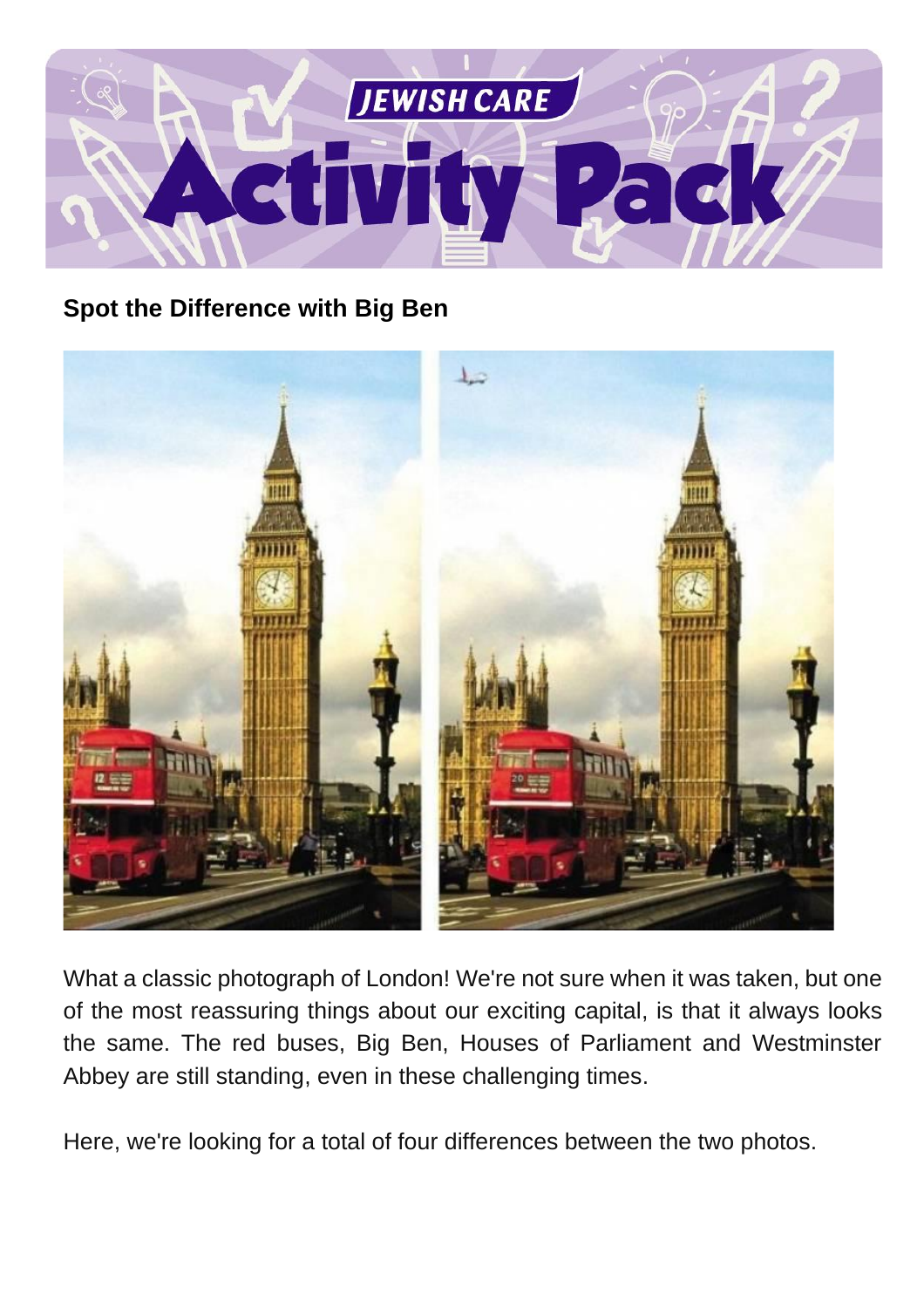

**Can you complete this dot-to-dot drawing over a snowflake? Follow the numbers round to complete the picture.**



 $\frac{1}{41}$  $\degree_{40}$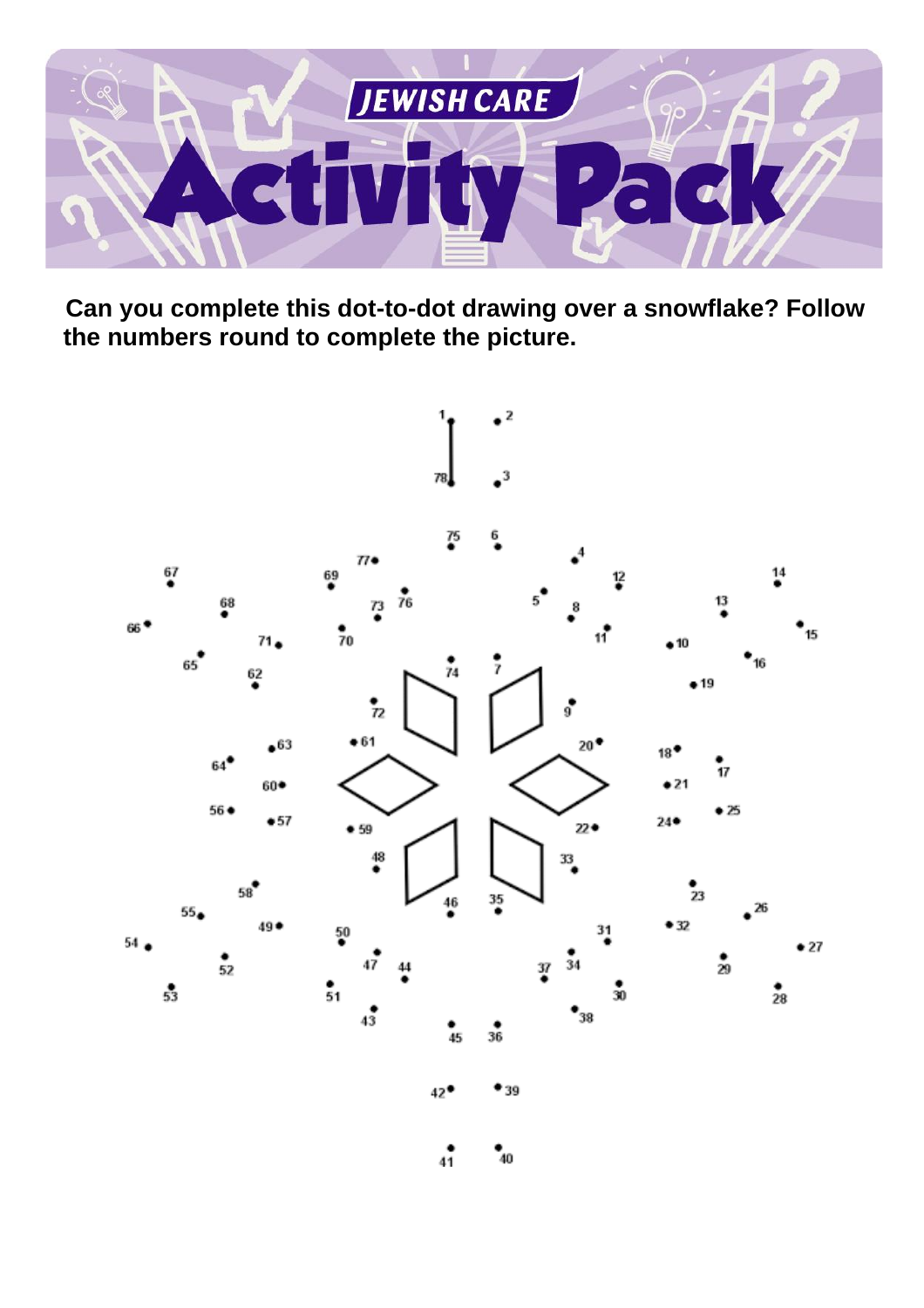

**Can you find the hidden snake?**

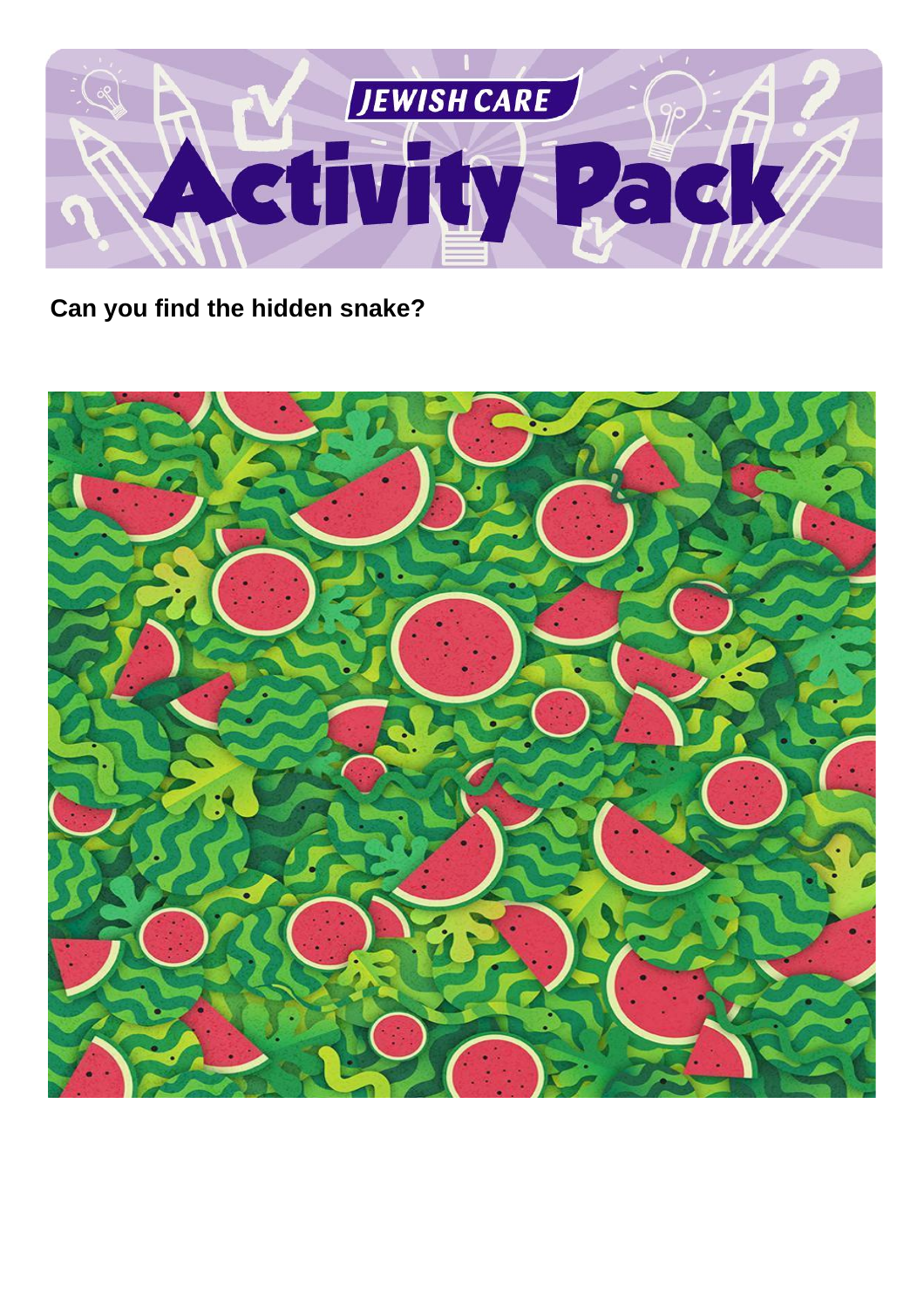

# **ANSWERS**

**To start us off, finish off the sentence!**

| 1. As busy as    | a bee  |
|------------------|--------|
| 2. As clear as   | a bell |
| 3. As cunning as | a fox  |

**Name the person! Take a look at these pictures and write your answer in the space provided**





Marilyn Monroe Winston Churchill



Bob Marley



Clark Gable



Ingrid Bergman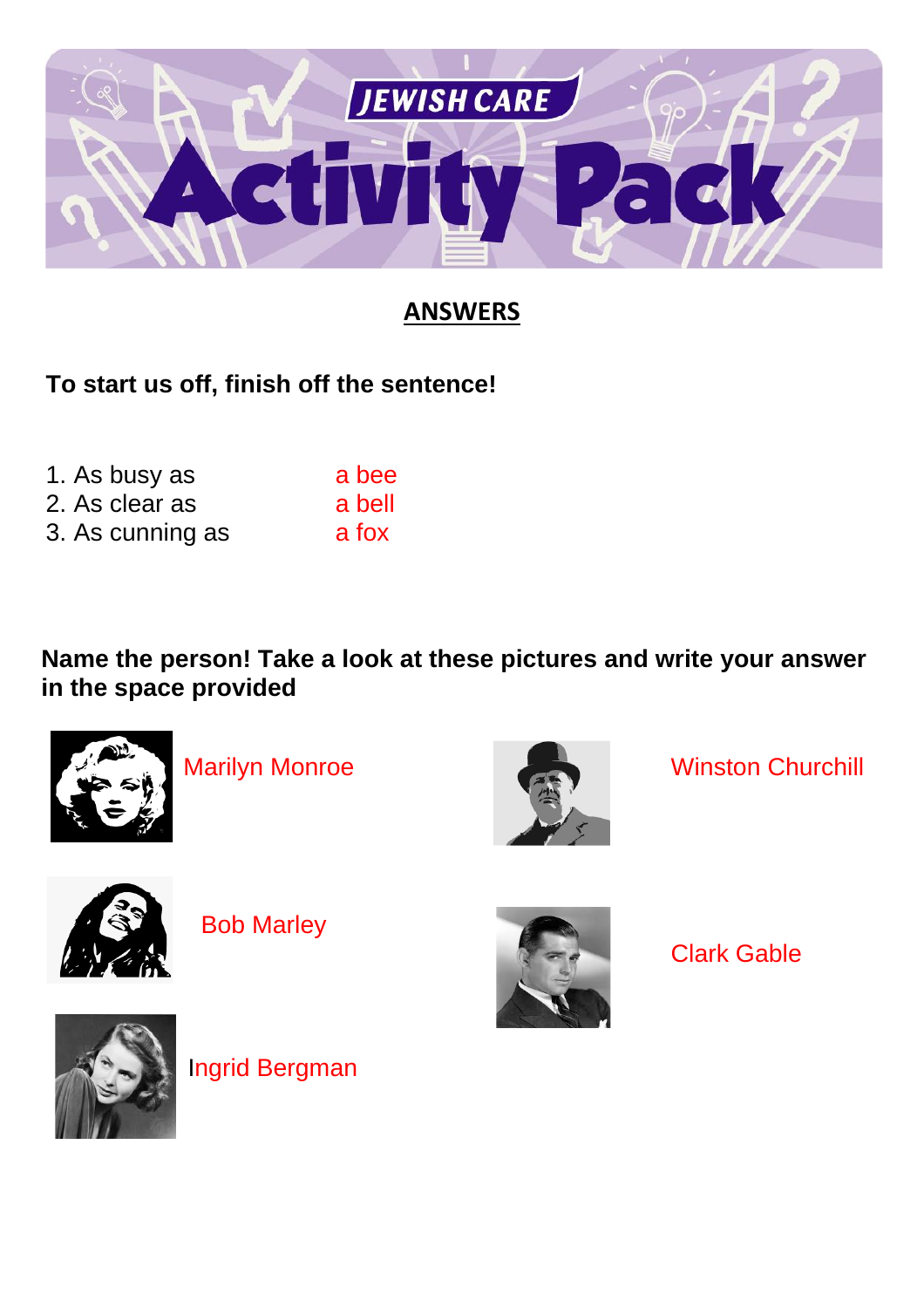

## **Trivia:**

1. **What colours are the Olympic rings?**

*Blue, Yellow, Black, Green and Red*

2. **Name all the planets**

*Mercury, Venus, Earth, Mars, Jupiter, Saturn, Uranus and Neptune*

3. **What is the biggest ocean in the world?**

*The Pacific Ocean*

4. **How many children does Queen Elizabeth II have?**

*4 Children (Charles, Andrew, Anne and Edward)*

**5. Who is the longest serving presenter of the BBC children's show Blue Peter?**

*Joan Noakes*

**6. What is the capital city of New Zealand?**

## *Wellington*

**7. What name is given to the longest day of the year?**

*Summer Solstice*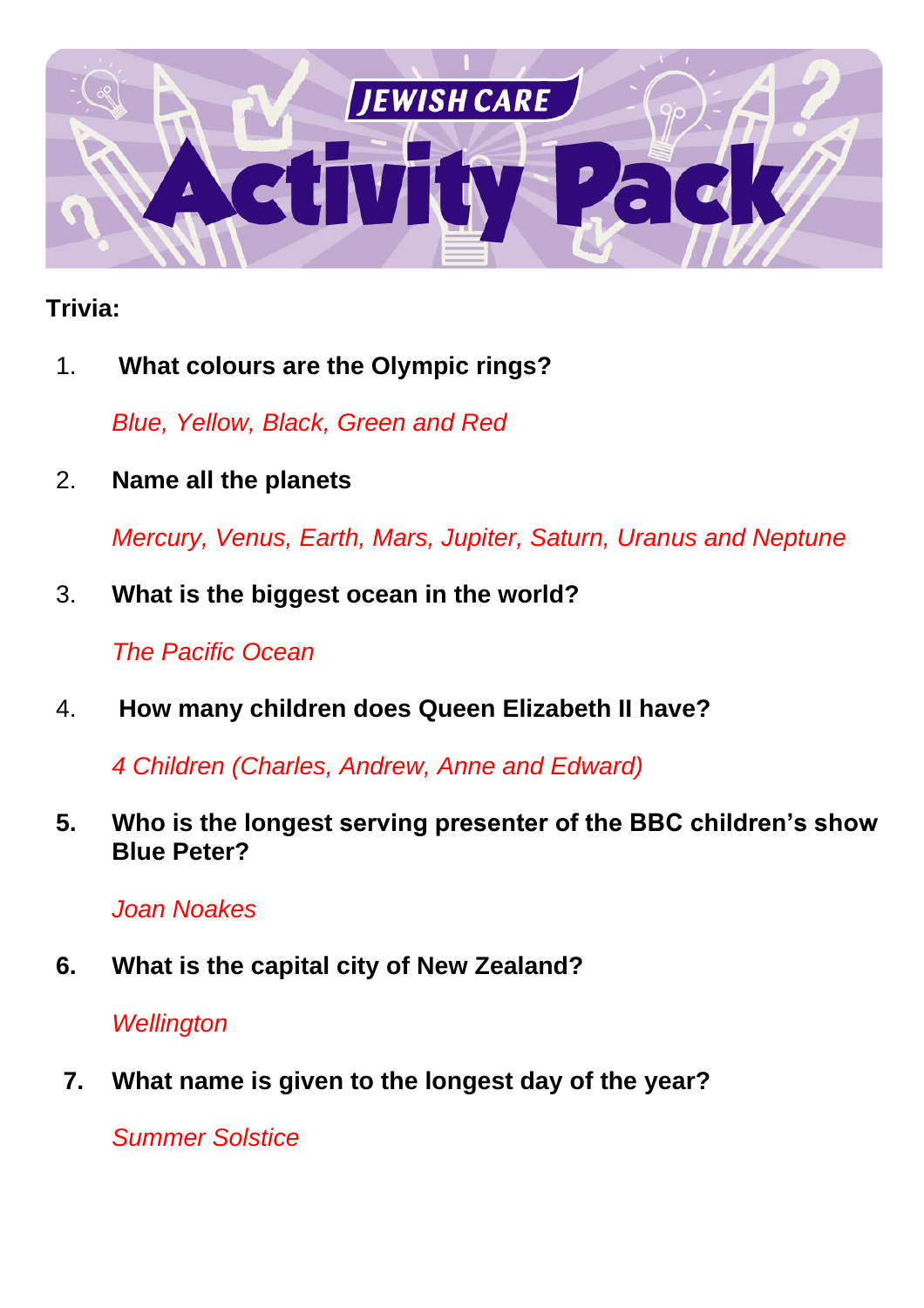

# **Animal Wordsearch**

|                           |               |                                          |              |   |            |  |  |             | . <b>. . D</b>                      |                                        |                                      |
|---------------------------|---------------|------------------------------------------|--------------|---|------------|--|--|-------------|-------------------------------------|----------------------------------------|--------------------------------------|
|                           |               | T I G E R . I                            |              |   |            |  |  |             | R U                                 |                                        |                                      |
|                           |               |                                          |              |   |            |  |  |             | . 0 A C                             |                                        |                                      |
| $\mathbf{r}$              |               | S H                                      | E            |   |            |  |  |             | E P N B                             |                                        | K                                    |
|                           |               | $\mathbf{u} = \mathbf{u} + \mathbf{u}$ . |              |   |            |  |  |             | R. B. . G.                          |                                        |                                      |
| $\ddot{\phantom{a}}$      |               |                                          |              |   |            |  |  |             | A. I. . OD.                         |                                        |                                      |
| $\mathbf{r}$              | E.            |                                          |              |   |            |  |  |             | . <b>T H</b> . <b>O</b>             |                                        |                                      |
| B                         | $\sim$ $\sim$ | $\sim 10^{11}$ and $\sim 10^{11}$        |              |   | . <b>D</b> |  |  | N           |                                     | $\mathbf{r}$ . The set of $\mathbf{r}$ |                                      |
|                           |               |                                          |              |   |            |  |  |             | . . E S R O H N K                   |                                        |                                      |
|                           | $\sim$ .      |                                          |              |   |            |  |  |             | . <b>. U E</b>                      |                                        |                                      |
| $\mathbf{u} = \mathbf{u}$ |               |                                          |              |   |            |  |  |             | . 0 C Y                             |                                        |                                      |
| $\mathbf{r}$              | $\sim$ .      |                                          |              |   | R. A. .    |  |  |             |                                     | $\sim 10^{-1}$ and $\sim 10^{-1}$      |                                      |
|                           |               |                                          |              |   |            |  |  |             | T G T                               |                                        |                                      |
|                           |               | $\sim 10^{-1}$                           | $\mathbf{A}$ |   | . B U      |  |  | $\mathbf N$ | $\blacksquare$                      | $Y$ .                                  |                                      |
|                           |               |                                          |              | B |            |  |  |             | the contract of the contract of the |                                        | $\mathbf{u} = \mathbf{u} \mathbf{u}$ |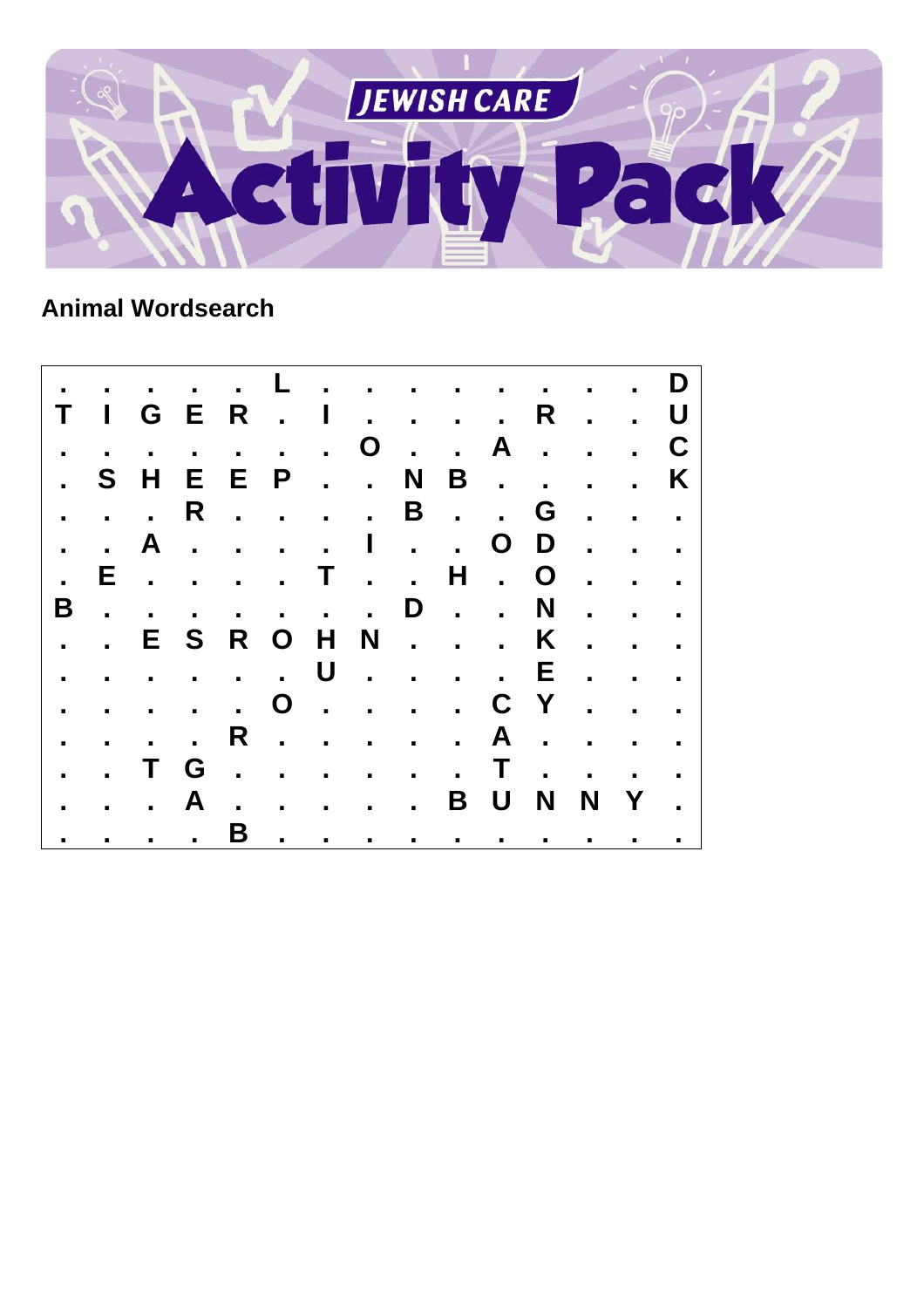

### **How many can you get?**

### **1. What are the different topics in 'Trivial Pursuit'?**

*Geography, Entertainment, History, Arts and Literature, Science and Nature, Sports and Leisure.*

#### **2. Complete the rhyme:**

#### *"Monday's child is fair of face…"*

*Tuesday's child is full of grace, Wednesday's child is full of woe, Thursday's child has far to go, Friday's child is loving and giving, Saturday's child works hard for his living, And the child that is born on the Sabbath day, Is bonny and blithe, and good and gay.*

#### **3. Name all the books in the 'Chronicles of Narnia'**

*The Lion, the Witch and the Wardrobe (1950), Prince Caspian: The Return to Narnia (1951), The Voyage of the Dawn Treader (1952), The Silver Chair (1953), The Horse and His Boy (1954), The Magician's Nephew (1955), The Last Battle (1956)*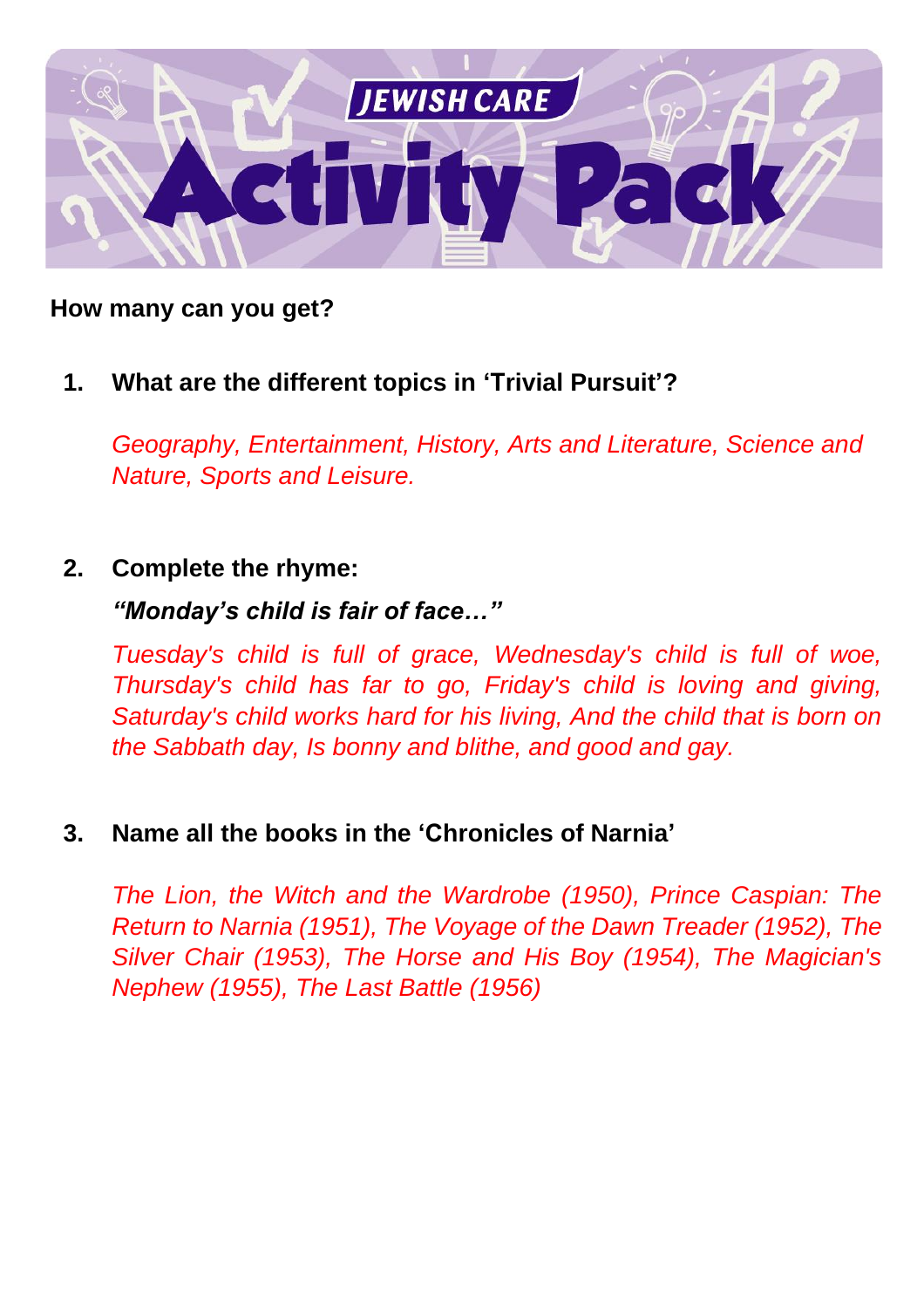

# **Soduku:**

| $\overline{2}$ | 4              | $\overline{3}$ |                |
|----------------|----------------|----------------|----------------|
| $\mathbf{1}$   | $\overline{3}$ | $\overline{2}$ | 4              |
| $\overline{4}$ | $\overline{2}$ | $\mathbf 1$    | 3              |
| 3              |                | 4              | $\overline{2}$ |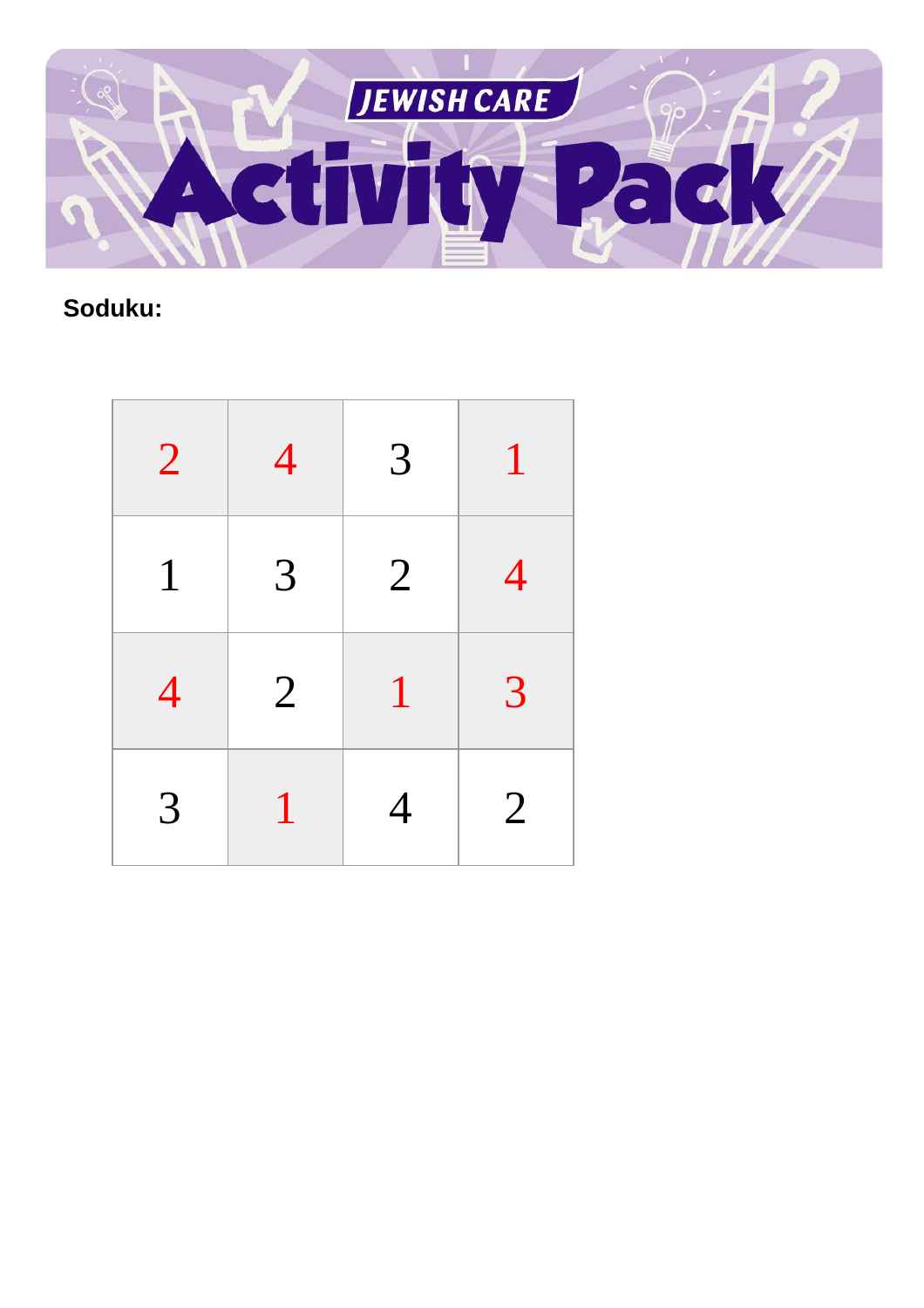

## **Winter Word Scramble**

| <b>ULQIT</b>     | <b>QUILT</b>     |
|------------------|------------------|
| <b>LAVEES</b>    | <b>LEAVES</b>    |
| <b>BEEESTRMP</b> | <b>SEPTEMBER</b> |
| <b>SVRTAEH</b>   | <b>HARVEST</b>   |
| <b>TECTHUNS</b>  | <b>CHESTNUT</b>  |
| <b>AUMUTN</b>    | <b>AUTUMN</b>    |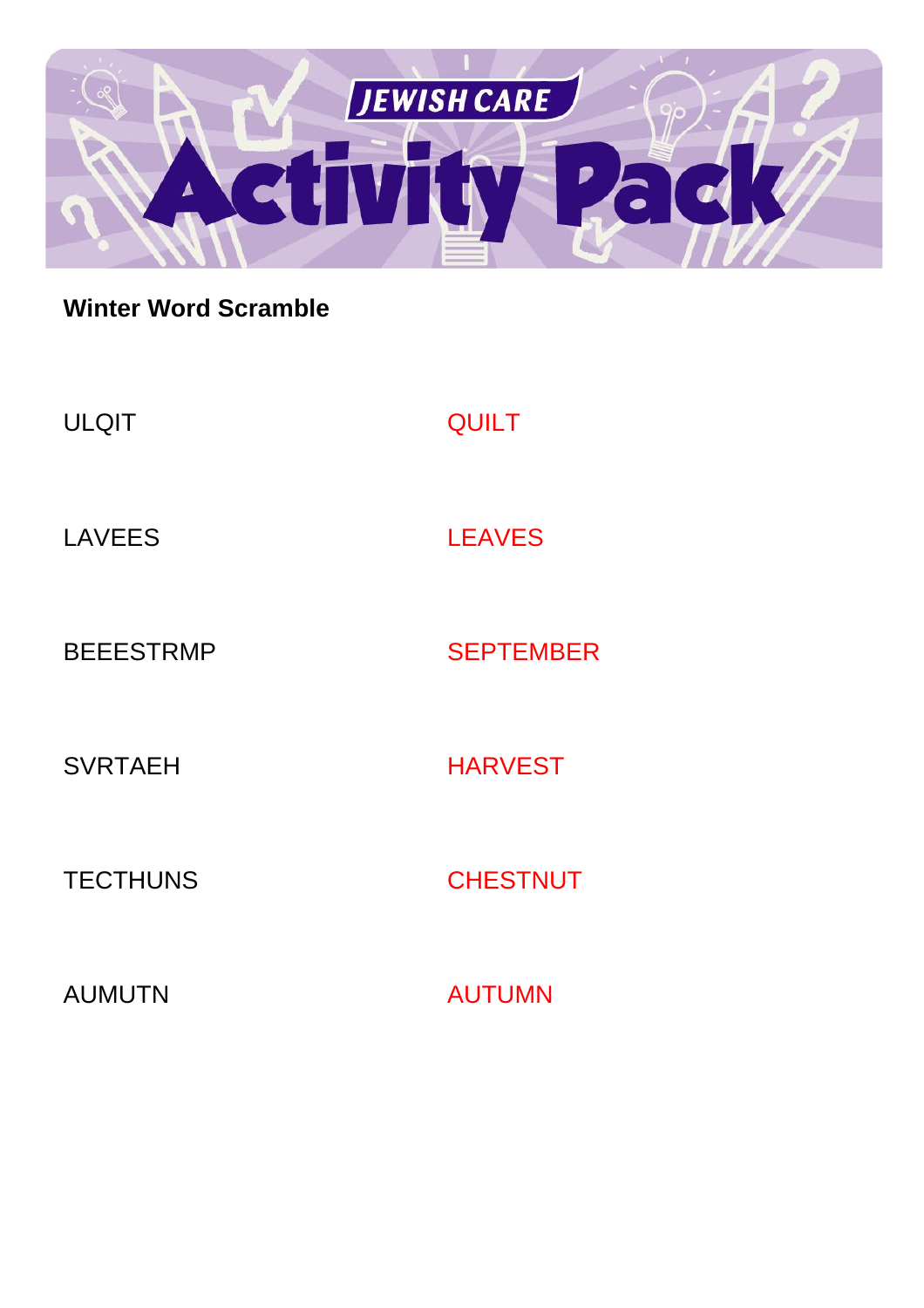



One or two things in this picture kind of indicate when it may have been taken.

Firstly, you have got the aeroplane in the left corner of the second photo, that isn't present in the first photo. So, we know that aeroplanes were in the sky at the time.

Secondly, the bus displays are not digital, which could indicate that this picture was taken pre-90s. Did you notice the different route numbers in each photo?

The lamppost on the right is missing its top in the second picture.

And last but not least, Big Ben's clock face is displaying a different time in each image. In the first picture, it is ten o'clock and in the second one, it is twenty past twelve.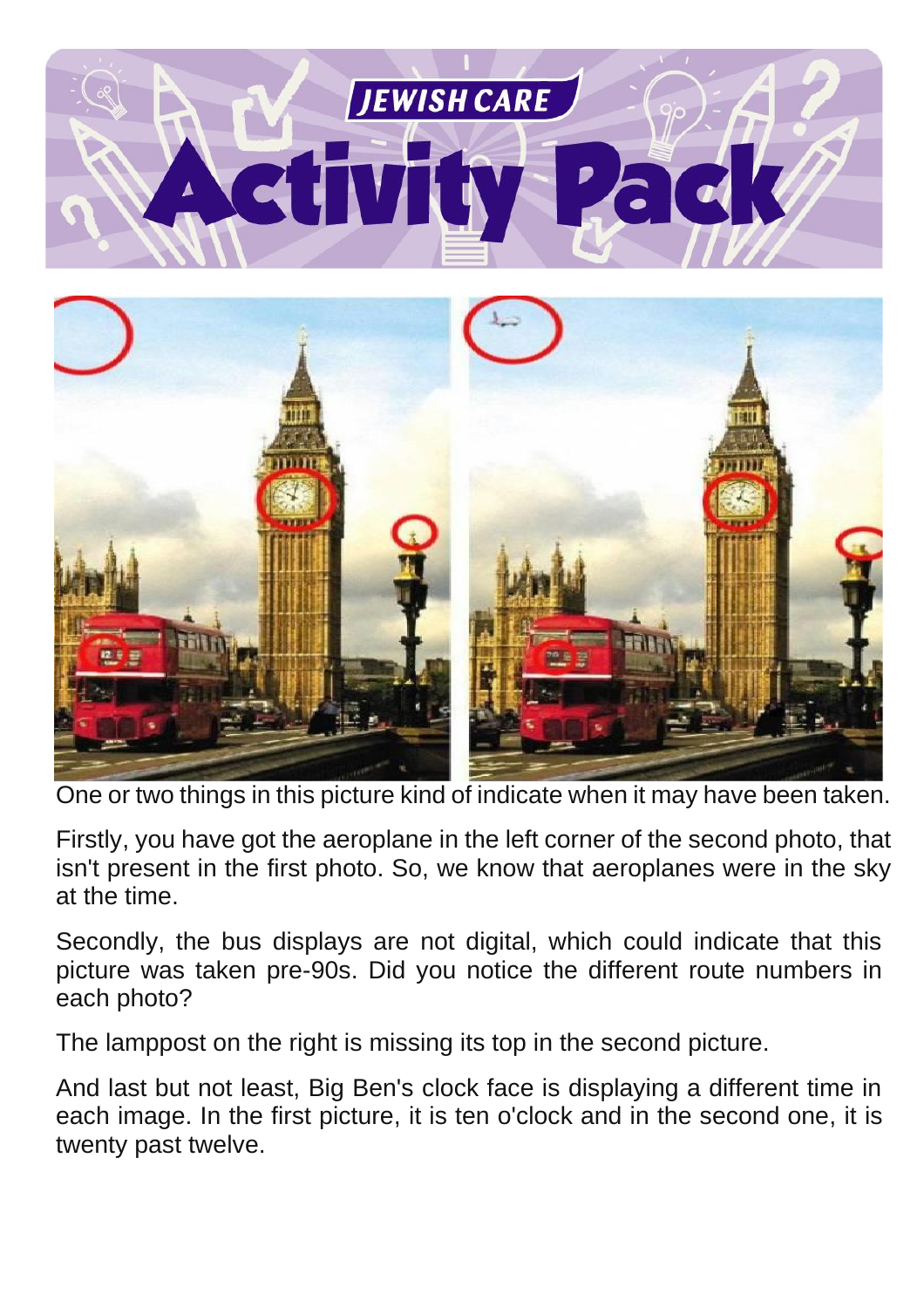

## **Here is the snake!**